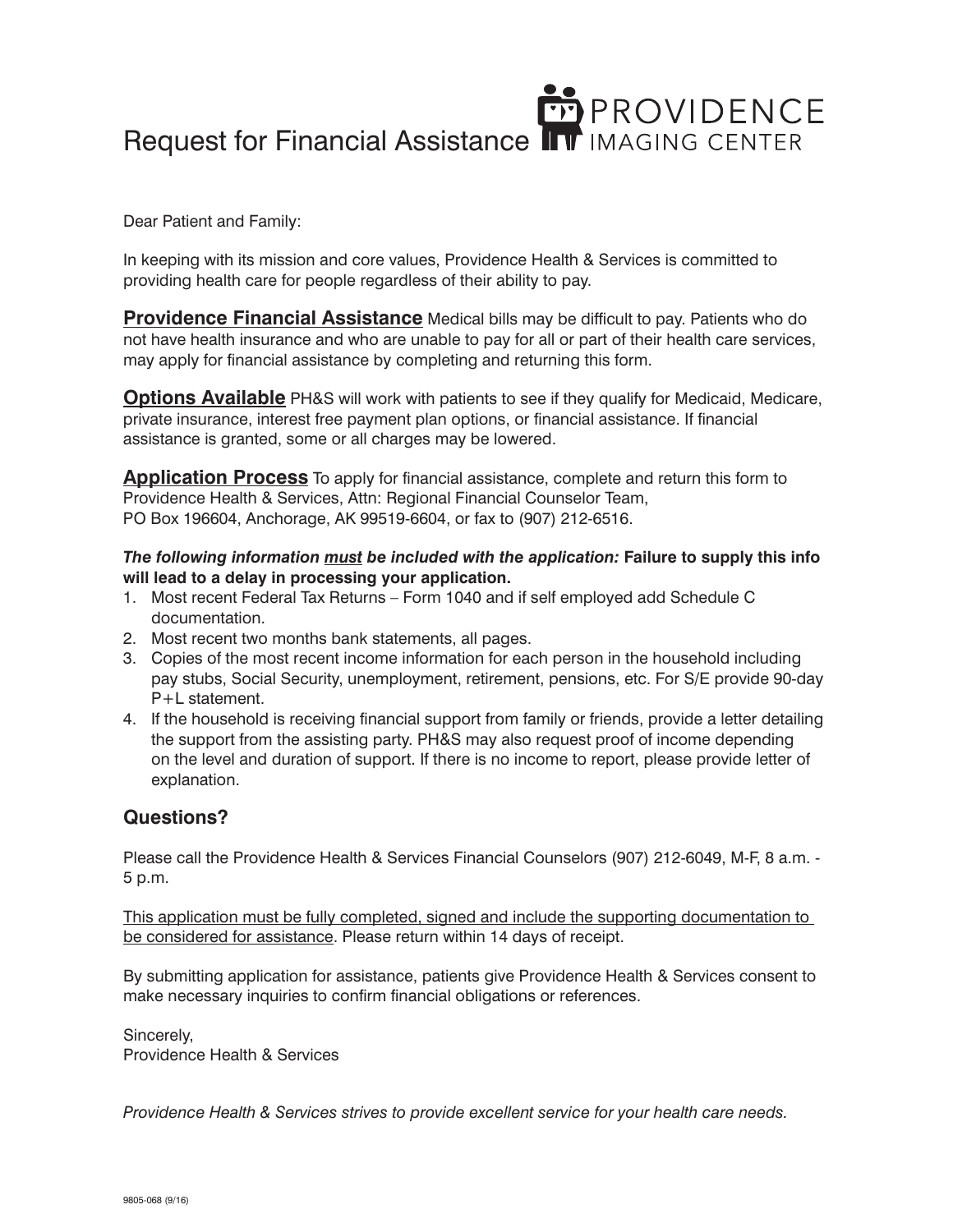

## Request for Financial Assistance

| I. Patient Information                         |                              |              |              |                          |                |                                              |  |
|------------------------------------------------|------------------------------|--------------|--------------|--------------------------|----------------|----------------------------------------------|--|
| PATIENT'S NAME<br>LAST                         |                              | <b>FIRST</b> | MI           |                          |                | SOCIAL SECURITY NUMBER                       |  |
| <b>STREET</b><br>ADDRESS                       |                              | <b>CITY</b>  | <b>STATE</b> | ZIP                      | TELEPHONE HOME | <b>WORK</b>                                  |  |
| DATE OF BIRTH                                  | PRIMARY CARE PHYSICIAN (PCP) |              |              |                          |                | U.S. CITIZEN<br><b>Q</b> YES<br>$\square$ NO |  |
| II. Guarantor Information                      |                              |              |              |                          |                |                                              |  |
| NAME OF PERSON RESPONSIBLE FOR PAYING THE BILL |                              |              |              | <b>RELATIONSHIP</b>      |                |                                              |  |
| <b>STREET</b><br><b>ADDRESS</b>                |                              | <b>CITY</b>  | <b>STATE</b> | ZIP                      |                | SOCIAL SECURITY NUMBER                       |  |
| <b>TELEPHONE NUMBER</b>                        | <b>HOME</b>                  | <b>WORK</b>  |              | U.S. CITIZEN<br>IYES INO | DATE OF BIRTH  |                                              |  |

 $\Box$  Please check this box if you have not received services and are applying to pre-qualify.

| Have you been approved for Financial Assistance by another Health Care organization? $\square$ YES $\square$ NO |  |
|-----------------------------------------------------------------------------------------------------------------|--|
| If yes, please provide name of organization.                                                                    |  |

Are you being referred by a physician or surgeon?  $\Box$  YES  $\Box$  NO If yes, please provide name and phone of number of physician  $\equiv$ 

III. Household Information – Please indicate ALL people living in your household, including applicant use additional paper if needed

Please list anyone living in your household (including yourself). Income includes (pre-tax) wages, child support income, alimony income, rental income, unemployment compensation, social security benefits, public/government assistance, rent or living expenses exchanged for services provided, etc.

| HOUSEHOLD MEMBERS | AGE | RELATIONSHIP<br>TO PATIENT | SOURCE OF INCOME OR<br>EMPLOYER NAME | MONTHLY GROSS INCOME<br>PRIOR TO DATE<br>OF SERVICE | INSURED? (circle yes or no)<br>If yes, list insurance<br>(i.e. Blue Cross, PHP, etc.) |
|-------------------|-----|----------------------------|--------------------------------------|-----------------------------------------------------|---------------------------------------------------------------------------------------|
| 1.                |     |                            |                                      |                                                     | Yes or No                                                                             |
| 2.                |     |                            |                                      |                                                     | Yes or No                                                                             |
| 3.                |     |                            |                                      |                                                     | Yes or No                                                                             |
| 4.                |     |                            |                                      |                                                     | Yes or No                                                                             |
| 5.                |     |                            |                                      |                                                     | Yes or No                                                                             |
| 6.                |     |                            |                                      |                                                     | Yes or No                                                                             |
| 7.                |     |                            |                                      |                                                     | Yes or No                                                                             |
| 8.                |     |                            |                                      |                                                     | Yes or No                                                                             |
| 9.                |     |                            |                                      |                                                     | Yes or No                                                                             |